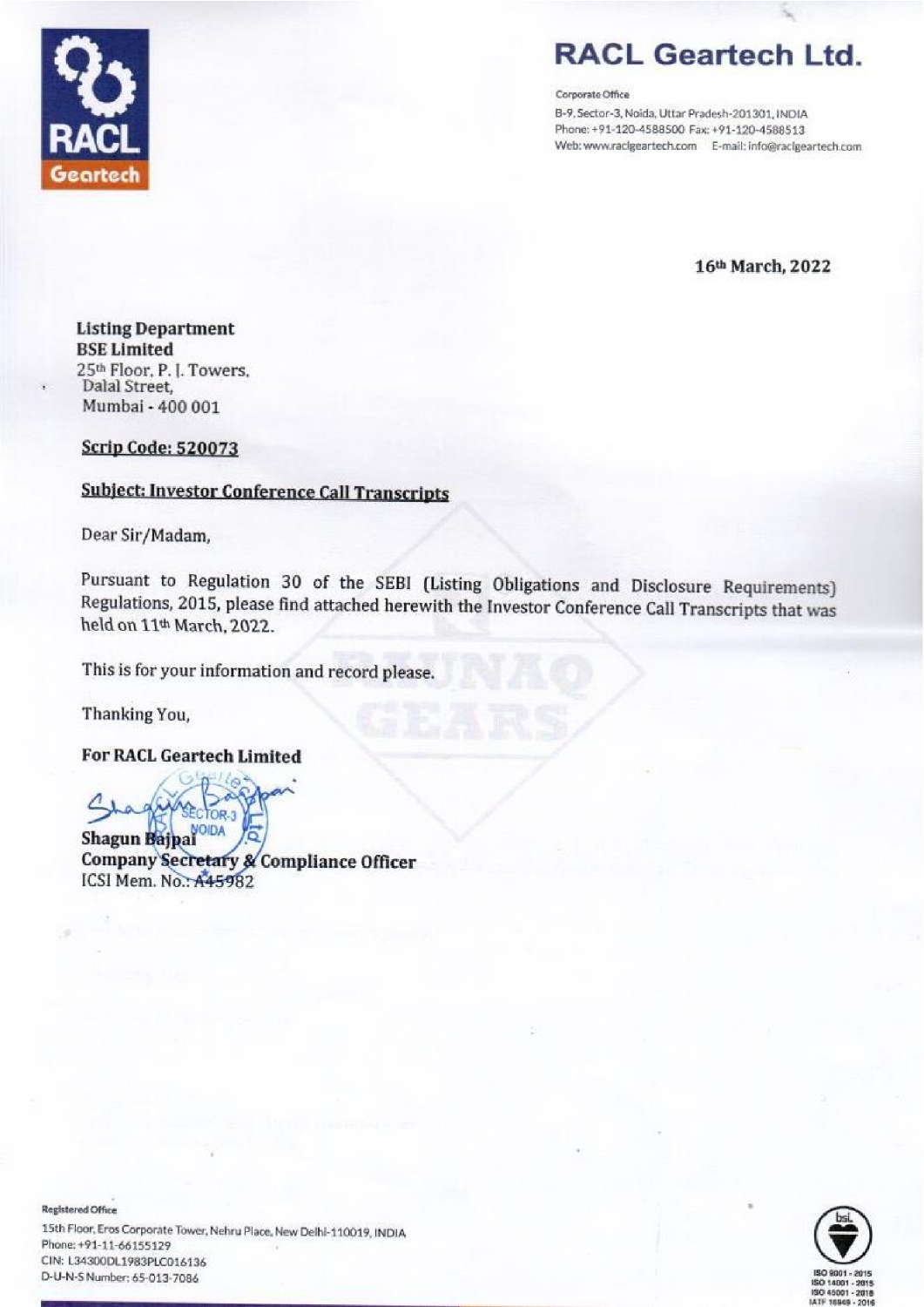

# **RACL GEARTECH LIMITED**

### **Q3 FY 2021-22 INVESTORS CONFERENCE CALL**

**11TH MARCH, 2022**

**MANAGEMENT:**

**MR. GURSHARAN SINGH– CHAIRMAN & MANAGING DIRECTOR MR. DEV RAJ ARYA- DIRECTOR & CHIEF FINANCIAL OFFICER MR. PRABH MEHAR SINGH- VICE PRESIDENT, FINANCE & BUSINESS EXCELLENCE MS. SHAGUN BAJPAI- COMPANY SECRETARY & COMPLIANCE OFFICER**

**ORGANISED BY- MAS SERVICE LIMITED**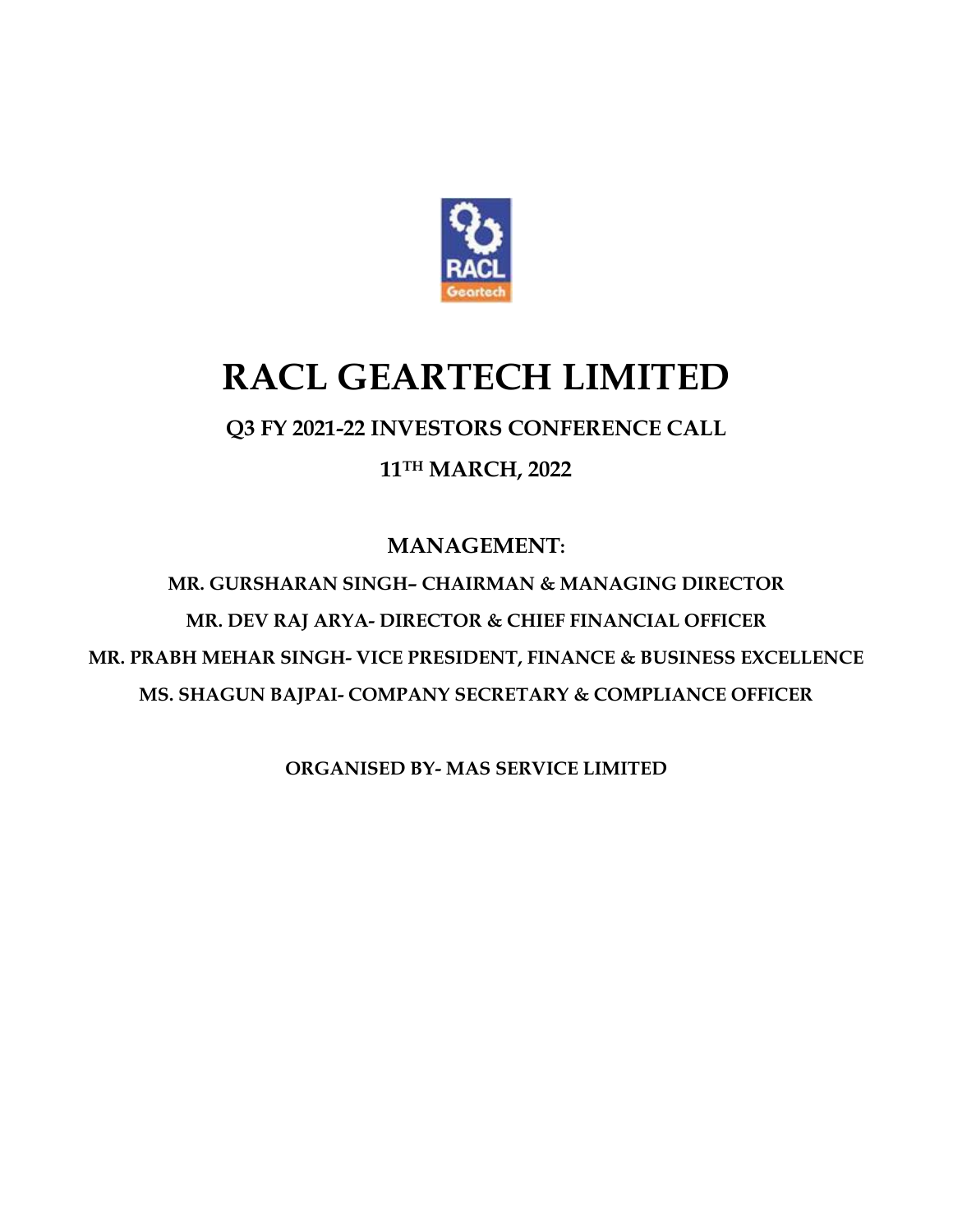| Shagun<br><b>Bajpai</b> | Good evening ladies and gentlemen and welcome to the Q3 FY2021-22 Post Results<br>Conference call of RACL Geartech Limited. I am Shagun Bajpai, Company Secretary &<br>Compliance Officer of RACL and I shall be your Moderator for this call.                                                                                                                                                                                                                                                                                                                                                                                                                                                                                                                                                                                                                                                                                                                                                                                                                                                                                                                                                                                                                                                                                                                                                                                                                          |
|-------------------------|-------------------------------------------------------------------------------------------------------------------------------------------------------------------------------------------------------------------------------------------------------------------------------------------------------------------------------------------------------------------------------------------------------------------------------------------------------------------------------------------------------------------------------------------------------------------------------------------------------------------------------------------------------------------------------------------------------------------------------------------------------------------------------------------------------------------------------------------------------------------------------------------------------------------------------------------------------------------------------------------------------------------------------------------------------------------------------------------------------------------------------------------------------------------------------------------------------------------------------------------------------------------------------------------------------------------------------------------------------------------------------------------------------------------------------------------------------------------------|
|                         | Before we start the proceedings, all the participants may please be informed that this<br>Conference Call may contain forward-looking statements about the company which are<br>based on the beliefs, opinions, and expectations of the company as on date of this call. These<br>statements are not guarantees of future performance and involve risks and uncertainties that<br>are difficult to predict. As a reminder, all participant lines will be in the listen-only mode and<br>there will be an opportunity for you to ask questions after the presentation concludes. Should<br>you need assistance during the Conference Call, you may post your concern/queries, if any;<br>in the Question Answer box available on the right-hand or they may raise their hands as<br>available in the right hand corner of the screen, if they want to speak during the proceedings.<br>Please note that this conference is being recorded.                                                                                                                                                                                                                                                                                                                                                                                                                                                                                                                               |
|                         | We have today with us the Management of RACL Geartech Limited, represented by Mr.<br>Gursharan Singh, Chairman & Managing Director, Mr. Dev Raj Arya, Director & CFO and<br>Mr. Prabh Mehar Singh, Vice President Finance & Business Excellence.                                                                                                                                                                                                                                                                                                                                                                                                                                                                                                                                                                                                                                                                                                                                                                                                                                                                                                                                                                                                                                                                                                                                                                                                                        |
|                         | I now invite Mr. Gursharan Singh for his opening remarks. Over to you Sir.                                                                                                                                                                                                                                                                                                                                                                                                                                                                                                                                                                                                                                                                                                                                                                                                                                                                                                                                                                                                                                                                                                                                                                                                                                                                                                                                                                                              |
| Gursharan<br>Singh      | Thank you very much Shagun. Good evening to all my Investors and Shareholders. On behalf<br>of RACL Geartech Limited, I extend a very warm welcome to everyone for joining us on our<br>investors call today.                                                                                                                                                                                                                                                                                                                                                                                                                                                                                                                                                                                                                                                                                                                                                                                                                                                                                                                                                                                                                                                                                                                                                                                                                                                           |
|                         | Q3 financial results have been already made available to the stakeholders and I hope all of<br>you must have gone through the same. We will first go through the highlights of the quarter<br>over the Company presentation after which we shall invite questions from the participants.                                                                                                                                                                                                                                                                                                                                                                                                                                                                                                                                                                                                                                                                                                                                                                                                                                                                                                                                                                                                                                                                                                                                                                                |
|                         | I would like to now handover the call to Mr. Prabh Mehar Singh to take you to the financial<br>performance walkthrough of Q2 and general business scenario.                                                                                                                                                                                                                                                                                                                                                                                                                                                                                                                                                                                                                                                                                                                                                                                                                                                                                                                                                                                                                                                                                                                                                                                                                                                                                                             |
| Singh                   | <b>Prabh Mehar</b> $\vert$ Good evening everyone. We'll start with the Q 3 numbers. We will present as usual financials<br>for the 3 months YoY, QoQ and Nine-Month comparison. We have not put much data other<br>than the financials in this presentation and have tried to keep majority of the time to answer<br>your questions.                                                                                                                                                                                                                                                                                                                                                                                                                                                                                                                                                                                                                                                                                                                                                                                                                                                                                                                                                                                                                                                                                                                                    |
|                         | We are covering Q3 numbers, which ended on 31st, December 2021. We did Rs. 75.08 crore<br>as a total sales, out of which Rs. 53.13 crore i.e. around 70% came from exports market.<br>Domestic sale was around Rs. 17.92 Crore and other income around Rs. 3.77 Crore out of the<br>Rs. 75.00 Crore figure we have. So, 70% was exports and around 30 was through the domestic<br>market. If you compare this over Q3 2021 YoY, the sales has grown by 15%, so last year, same<br>quarter, we did around Rs. 65 crore and this year we did Rs. 75 Crore. In terms of operating<br>EBITDA profit we did Rs. 17.6 Crore, same quarter last year and this time there was a slight<br>drop of around 7%, in the operating numbers, so this quarter, we did Rs. 16.35 Crore. Profit<br>before tax was lower by around 25% and this was in comparison with Rs. 11.77 Crore versus<br>Rs. 8.99 Crore YOY. Some of the key reasons for shrinkage in the EBITDA margins was on<br>account of higher input costs. When I say input cost; the toolings, which we use, most of them<br>are imported; the cost of the steel, which the toolings are made of, have gone up drastically<br>in the last few months. I'm sure all of you are tracking the inflations. Gas prices and other<br>things which become part of our other expenses have gone up. Freight costs, because being a<br>high export company, we have a very high number in terms of the money spent on the freight. |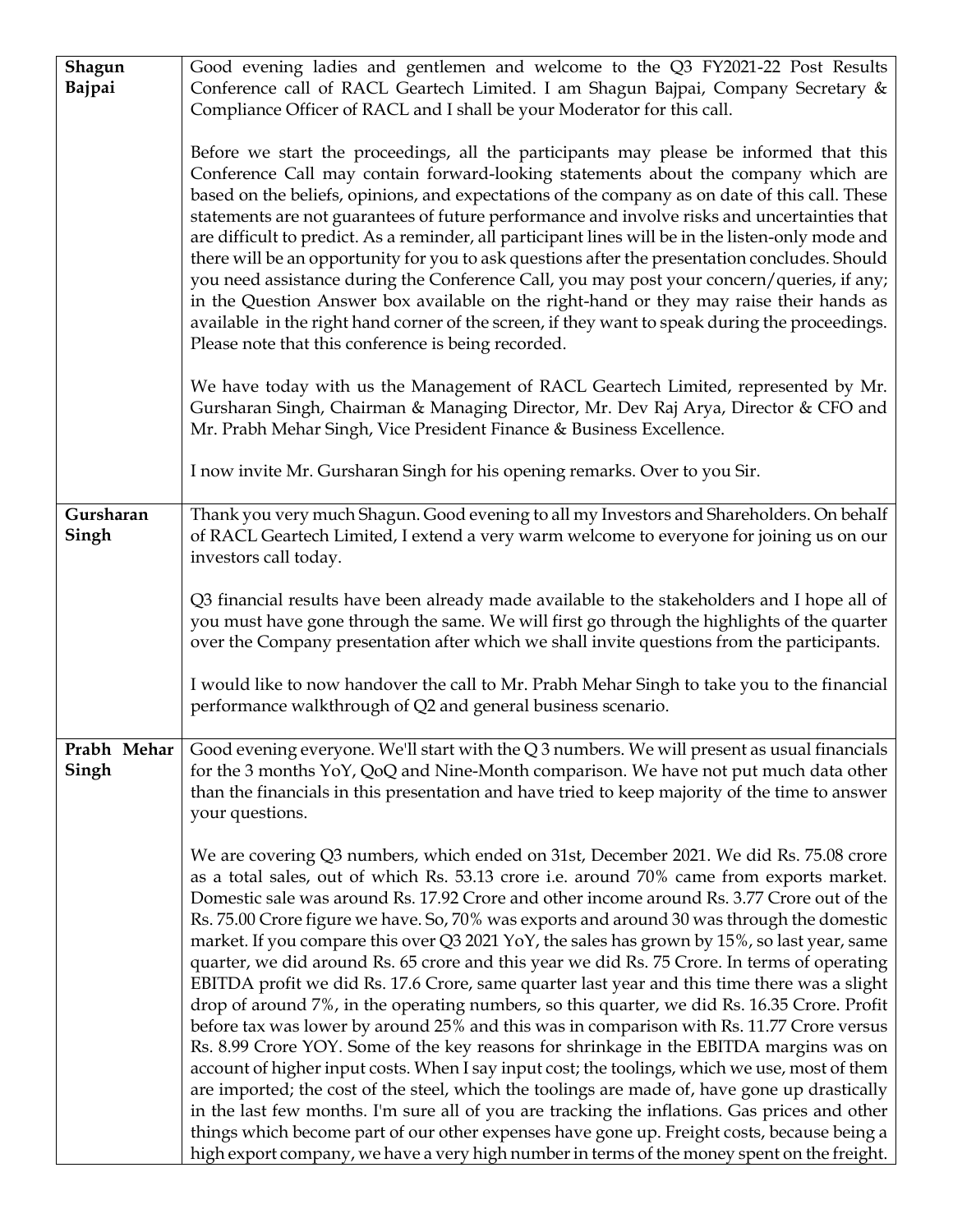|                    | So that has also escalated in the last few quarters, and this quarter, majority of the effect came<br>in. There was also one reason that the same quarter last year, we had export incentives and<br>with the new revision of the policies, export incentive have also reduced for us. So that also<br>contributed towards lower profitability to some extent. So, everything came together in one<br>quarter.                                                                |
|--------------------|-------------------------------------------------------------------------------------------------------------------------------------------------------------------------------------------------------------------------------------------------------------------------------------------------------------------------------------------------------------------------------------------------------------------------------------------------------------------------------|
|                    | Also, we did mention last year as well that there was a very high scale prototyping, which<br>happened for our new business, which we were developing and the margins were relatively<br>higher. So obviously, we cannot compete on those numbers each quarter. So, these are the<br>major reasons for this decline, we see in the EBITDA numbers. And profit before tax was due<br>to some foreign exchange fluctuations to the interest side.                               |
|                    | When you compare this year quarter on quarter, so obviously, $Q1 \& Q2$ v. $Q3$ sales have<br>grown, profitability has also grown, only profit before tax, came down by 8% of the reasons<br>I've already explained to you.                                                                                                                                                                                                                                                   |
|                    | Further, in terms of total sales, as on 9 months now we have covered around Rs. 202 crore,<br>which was Rs. 138 Crore, same quarter last year. So, 9 months, our sales has grown by around<br>46%, our EBITDA numbers have also grown when you compare the 9 months. We did around<br>Rs. 36 Crore and now we've done around Rs. 45 Crore. So, 9 months EBITDA numbers have<br>grown by 26% and profit before tax also, 9 months, when you compare has grown by about<br>25%. |
|                    | Having said that, the margins have surely gone down by 2-3% due to the reasons already<br>explained. In terms of sales, we are very confident that this these numbers should keep on<br>growing and our target for this year to grow around 30-35% shall be maintained and will try<br>to do better than what we budgeted for, during the start of the year.                                                                                                                  |
|                    | Thank you. Now we can move on to the Question-Answer session.                                                                                                                                                                                                                                                                                                                                                                                                                 |
| Shagun<br>Bajpai   | Thank you Sir.                                                                                                                                                                                                                                                                                                                                                                                                                                                                |
|                    | I now declare the Question-Answer session open for the participants.<br>I would now invite Mr. Shlok Dave to ask his questions.                                                                                                                                                                                                                                                                                                                                               |
| <b>Shlok Dave</b>  | I want to understand, in terms of the Company and industry that the rise in commodity cost<br>shall be passed on by the OEMs and what negotiations are being done with them in this<br>regard. Also, the freight cost that we are bearing now, will it be passed on? How are you<br>handling it?                                                                                                                                                                              |
|                    | 2nd question sir. Can you give some commentary on what you are hearing from your clients<br>on the semiconductor shortage?                                                                                                                                                                                                                                                                                                                                                    |
|                    | Finally, sir, if you can disclose about any new orders that may have come up in this quarter<br>and any delays in delivery in case of existing orders because of our European exposure due<br>to the Russian War.                                                                                                                                                                                                                                                             |
| Gursharan<br>Singh | 1st of all you rightly said that inputs are increasing and not from today, input costs are<br>increasing actually from July onwards, because of the global trends in respect of the<br>commodity pricing, whether it was crude or alloy elements and steel and semi-conductors<br>was also an issue. But unfortunately, Covid ended January and immediately this Ukraine<br>crisis started. So, whatever inflation in commodity was going on, now that has further spiked.    |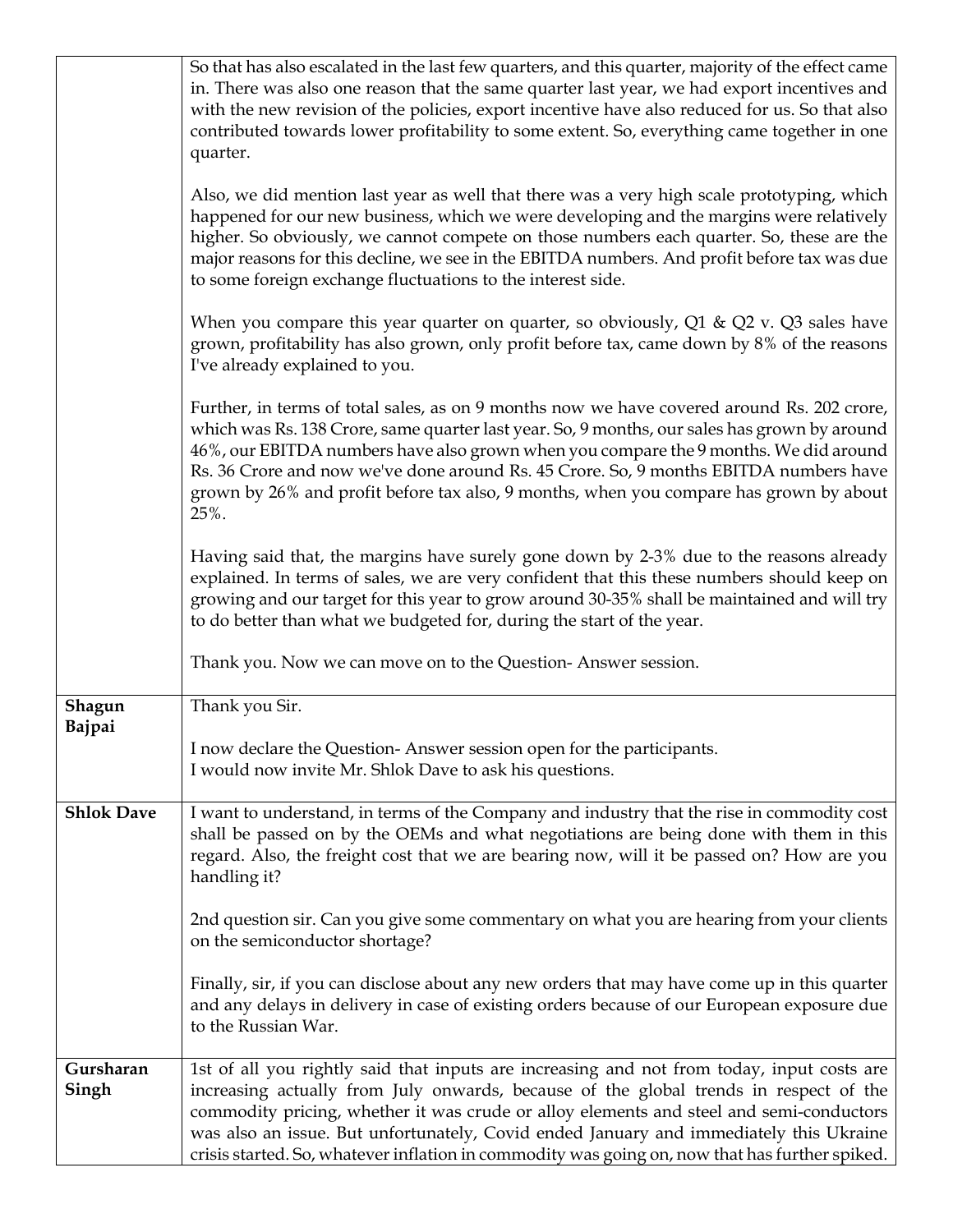|                    | In the last 3-4 weeks, these prices have really gone over the roof. Crude prices, as everyone is<br>closely monitoring, if you see it was at 50-60 dollars, almost 2 or 3 months back and then it<br>spiked to 130 dollars. But now, for the last 3 days, it came down to 110 dollars. So, the<br>situation is very volatile.<br>So, in this scenario, no customer, no supplier can really predict precisely that what will be the                                                                                                                                                                                                                                                                                                                                                                                                                                                                     |
|--------------------|--------------------------------------------------------------------------------------------------------------------------------------------------------------------------------------------------------------------------------------------------------------------------------------------------------------------------------------------------------------------------------------------------------------------------------------------------------------------------------------------------------------------------------------------------------------------------------------------------------------------------------------------------------------------------------------------------------------------------------------------------------------------------------------------------------------------------------------------------------------------------------------------------------|
|                    | impact on all these issues on the product cost, because the costs are not increasing in one<br>particular trend, they are going haywire. There is no trend or correlation between the inputs.<br>Exchange rates are also increasing, scrap prices are also going up.                                                                                                                                                                                                                                                                                                                                                                                                                                                                                                                                                                                                                                   |
|                    | So, I feel it is too early to say anything that what will be the long term impact of this Ukraine<br>crisis? Because today's spurt in pricing is more of a temporary issue and it should subside<br>down because the entire world is waiting for the Ukraine crisis to resolve at the earliest,<br>because if it flares, then it will flare to a much bigger value.                                                                                                                                                                                                                                                                                                                                                                                                                                                                                                                                    |
|                    | Regarding semiconductors, until now, our customers were able to sail through the<br>semiconductor issues very diligently. The reason was that our customers were global brands,<br>so they always have long term agreements with all the suppliers. So eventually where there<br>are long term agreements, so people normally maintain the supply lines. And, secondly, we<br>are more into recreational vehicles and agricultural vehicles, where the Semiconductor<br>dependence is not that heavy as compared to the passenger cars. So, the impact on our<br>customer's lines was not too big. Until now, the risks were easily mitigated and did not<br>impact us but in future how it may affect us due to the Ukraine crisis, we can't make any<br>assessments as of now. Yes, after 3 months, maybe by next concall, things will be clear, and<br>by that time, I think things will be stable. |
|                    | Your 3rd question on the new orders, so, getting orders is an ongoing thing. But we have<br>bagged 1 more order for EV two wheeler for the Indian market. But we cannot disclose the<br>details due the confidentiality agreement. So, gradually we are getting more into EV segment<br>and hopefully, very shortly it will go into mass production.                                                                                                                                                                                                                                                                                                                                                                                                                                                                                                                                                   |
| Shagun<br>Bajpai   | Thank you Mr. Dave. We hope we have been able to answer your questions. The next<br>question is from the line of Mr. Ayush Agrawal. Please go ahead.                                                                                                                                                                                                                                                                                                                                                                                                                                                                                                                                                                                                                                                                                                                                                   |
| Ayush<br>Agrawal   | So my 1st question is on our capex, if you can just, explain about the capex that we have done<br>in FY-22. What is the status on that and what is the capex that we are going to have in FY-23<br>and what will be that towards.                                                                                                                                                                                                                                                                                                                                                                                                                                                                                                                                                                                                                                                                      |
| Gursharan<br>Singh | The Capex for FY-22 is going as per schedule and most of the things are delivered as we are<br>at the verge of closure of FY 22. So, everything is on track. And as we always keep telling that<br>whatever capex we do, it is always for the coming years. The capex for what we are producing<br>today was done 2-3 years back and the capex that we undertake now will prepare us for FY-<br>23, 24 or 25. So, the next year's plan will be in line with our growth plans and existing<br>numbers. And as we all always say that we are the capital intensive industry, so we need to<br>continuously upgrade our technology and continue to expand and add more diversification<br>strategy, so we need to have capex on an ongoing basis, but in parallel we keep on repaying<br>our borrowings also. So, net addition of capex is always nominal.                                                |
| Ayush<br>Agrawal   | Another question I have is if you can just provide updates on 2 of the recent orders we had<br>started, i.e. the BMW electric two-wheeler and ZF. How are they scaling up? And what's the<br>latest update on that?                                                                                                                                                                                                                                                                                                                                                                                                                                                                                                                                                                                                                                                                                    |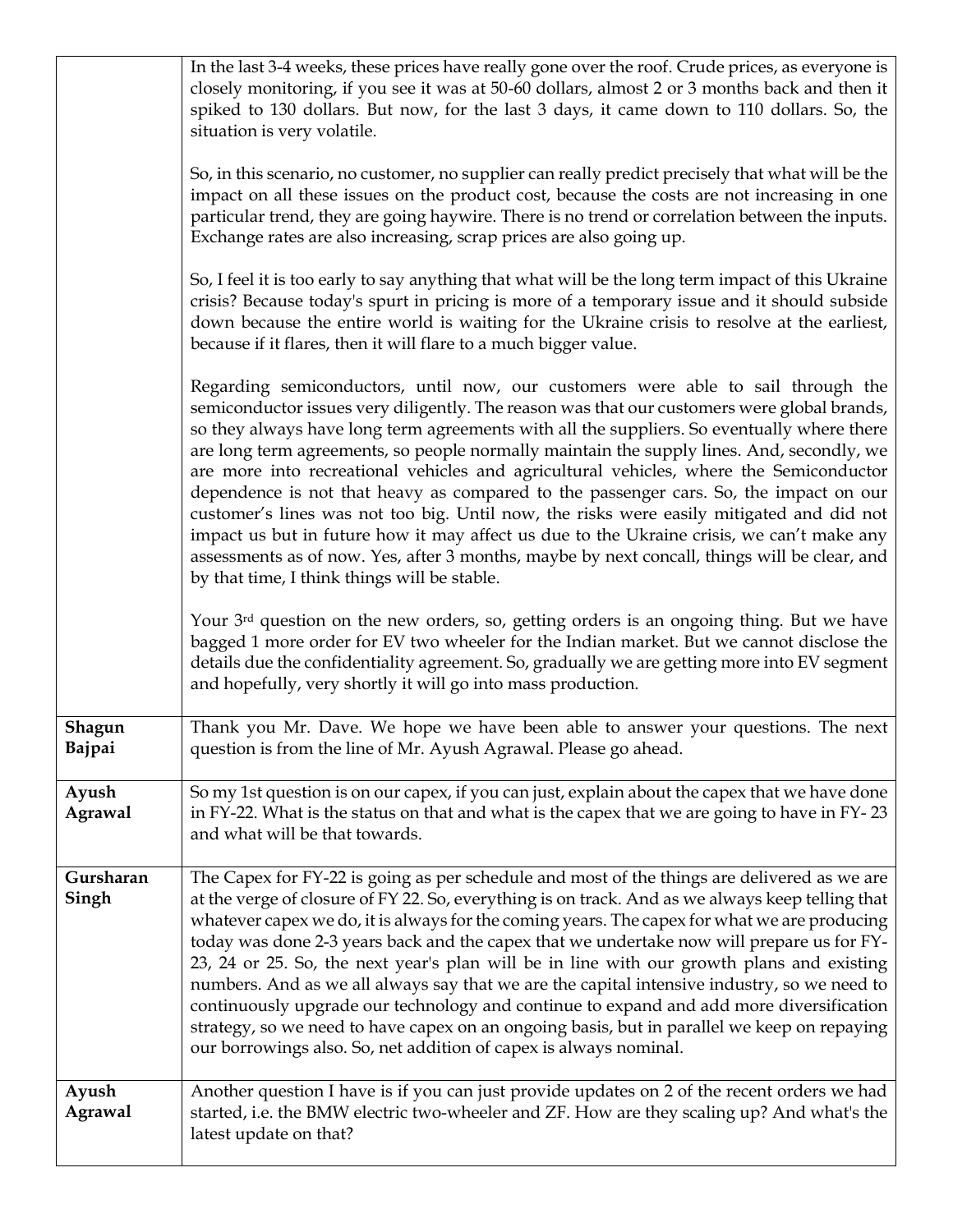| Gursharan               | On the BMW scooter, mass production already started and customers have started enjoying                                                                                                                                                                                                                                                                                                                                                                                                                                                                                                                                            |
|-------------------------|------------------------------------------------------------------------------------------------------------------------------------------------------------------------------------------------------------------------------------------------------------------------------------------------------------------------------------------------------------------------------------------------------------------------------------------------------------------------------------------------------------------------------------------------------------------------------------------------------------------------------------|
| Singh                   | the ride and the production is going as per the plan.                                                                                                                                                                                                                                                                                                                                                                                                                                                                                                                                                                              |
| Prabh Mehar<br>Singh    | For ZF, our SOP was June 2022 and it on time, so it means from March onwards, and we have<br>started sea shipments as well. So, when the parts reach the sea shipment stage that means<br>that the pre-validations are done. We've already cleared level 1 validations and now, this<br>month onwards, we will be dispatching for the regular production to our warehouse and<br>then we maintain the call ups. So from June, it will start contributing. Even the end customer<br>BMW will start using our parts from July.                                                                                                       |
| Ayush<br><b>Agrawal</b> | My final question is, if there are any new significant order wins or customer wins, if you can<br>throw some light there.                                                                                                                                                                                                                                                                                                                                                                                                                                                                                                          |
| Prabh Mehar<br>Singh    | Yes, on that we already mentioned that we have bagged orders from one domestic two-<br>wheeler manufacturer who will launch a new electric scooter, obviously details we cannot<br>divulge. But this is again what we give an indication in the last call that we are in active<br>discussion with them. So we won that order.<br>Other than that there are a few more developments, which are in pipeline, which are again,<br>passenger vehicle segment. These are engine agnostic parts, i.e. they will be in the vehicle,<br>irrespective of the fuel type. So some are steering parts and some are chassis parts. Again, it's |
|                         | a very big name and as of now it's under consideration. But there is a 90% probability it<br>should come. So, I believe that in the next call we will be able to share that update as well.<br>And there are more orders which we are discussing, but some few key orders in next quarter,<br>you'll get to hear from us.                                                                                                                                                                                                                                                                                                          |
| Shagun<br>Bajpai        | Thank you Mr. Ayush. The next question is from the line of Mr. Yogansh Jeswani. Please go<br>ahead.                                                                                                                                                                                                                                                                                                                                                                                                                                                                                                                                |
| Yogansh<br>Jeswani      | My 1st question was around the efforts that we are putting on the domestic market that we<br>touched upon with the previous participant. So, at what stage are we in, testing or<br>commercialization?                                                                                                                                                                                                                                                                                                                                                                                                                             |
|                         | Also, getting into more details about the domestic market. Now, that there's so many 2<br>Wheeler OEMs that have come up and are selling in good numbers. So, how are we looking<br>at this market as a whole? Are we excited for the domestic market? Or, do we think that the<br>export market is still a better market in terms of Product pricing and the margin?                                                                                                                                                                                                                                                              |
| Gursharan<br>Singh      | As of now, the business has been awarded to us by the EV manufacturer and the development<br>of parts has still not started.                                                                                                                                                                                                                                                                                                                                                                                                                                                                                                       |
|                         | I will give you a macro reply to this. So, in domestic two wheelers, there are 3 sets of players.<br>One is kind of an unorganized sector, they get some kits from China and copy some Indian<br>two-wheeler and assemble the vehicle. Second are the new players in the market who are just<br>establishing themselves as a new entrant into a business and have no prior experience of<br>mobility business. We do look into thoses sets as well but our business model is that we                                                                                                                                               |
|                         | always first bag the order and then make investments or make development decisions. So<br>they are under our wait and watch category. 3rd segment is the organized sector or the<br>current mobility players who are now diversifying into the EV business.<br>That is, of course, our 1st focus area, because we know that those players have a long                                                                                                                                                                                                                                                                              |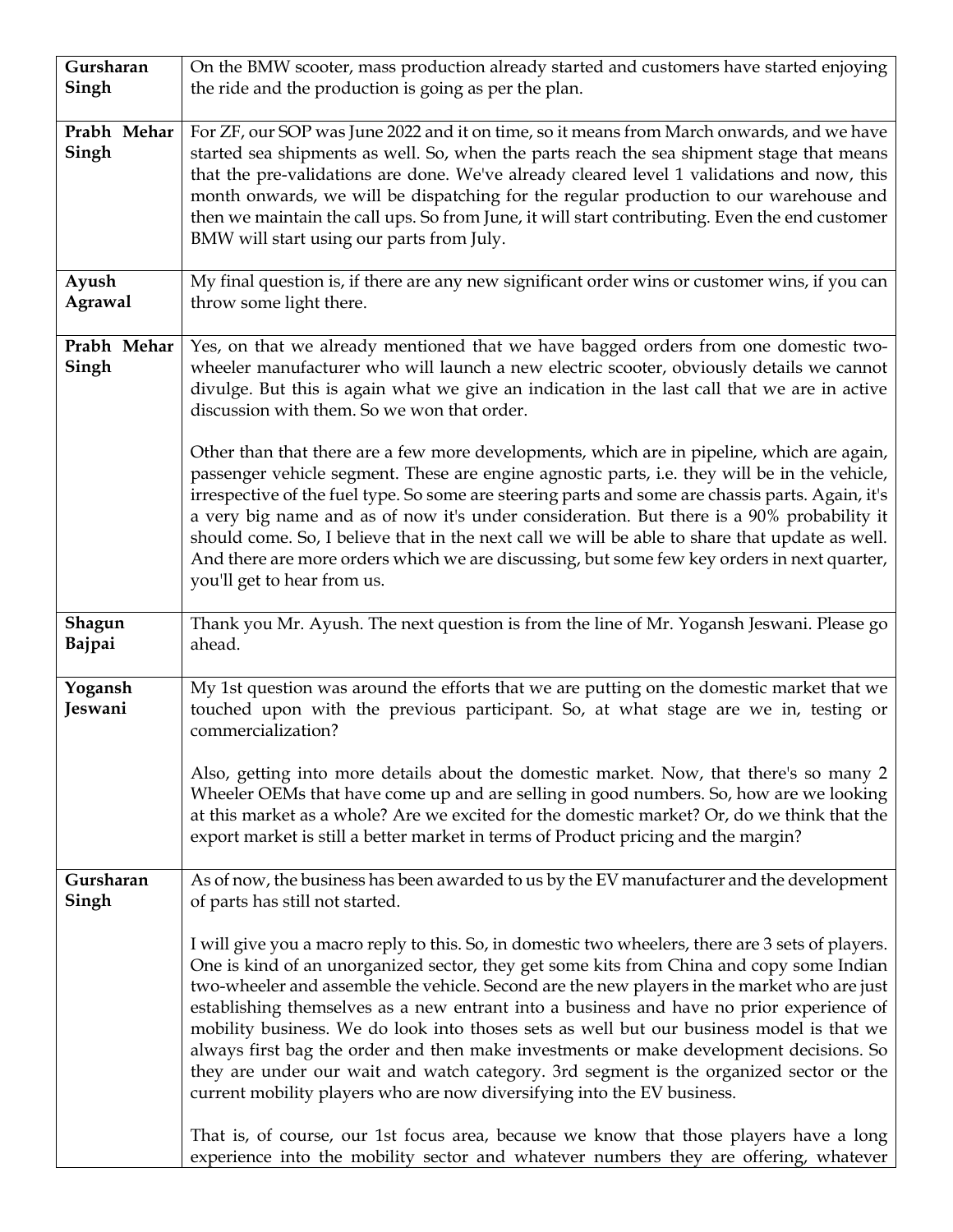|                      | models they are offering are coming after an exhaustive development or a study process. So<br>we are focusing on those customers in the 1st place. That's the area from as we told that we've<br>already bagged 1 order from a domestic, EV 2 wheeler supplier.                                                                                                                                                                                                                                                                                                                                                                                                                                               |
|----------------------|---------------------------------------------------------------------------------------------------------------------------------------------------------------------------------------------------------------------------------------------------------------------------------------------------------------------------------------------------------------------------------------------------------------------------------------------------------------------------------------------------------------------------------------------------------------------------------------------------------------------------------------------------------------------------------------------------------------|
|                      | These new startups and new entrants are coming in and we are interacting with them and<br>offering them our solutions and are also getting very good response from them. But, yes,<br>numbers are still a little unclear, but as and when opportunities come, we'll definitely get the<br>advantage since we're already interacting with them. But we are not focusing very much here<br>and that's our strategy as of now.                                                                                                                                                                                                                                                                                   |
| Prabh Mehar<br>Singh | Yeah, I think, what we are trying to highlight is that the already established OEMs which are<br>making fuel two wheelers are shifting to electric so, in any case, our 1st preference is to work<br>with them because we know that they have a strategy to also sell few fuel and EV vehicles<br>together. And the ones who are just electric have already established their supply chains and<br>that is why they have launched their scooters. Now, if they're shifting to new suppliers is<br>maybe because of cost pressures, or maybe because of upgrading to newer technologies to<br>which even they're not sure of.                                                                                  |
|                      | So, all of these scooters, which have recently launched, have a 1 or 2 year of field market<br>study. It is wait and watch for us to work with them. There are many RFQs which come to us<br>and we don't really want to invest that money into other people's R and D exercise. We want<br>to work where we feel our money should be justified. Otherwise we have better revenues in<br>terms of export businesses, so, for the sake of EV, we don't want to work with anybody, if we<br>do, we work with established players.                                                                                                                                                                               |
| Gursharan<br>Singh   | The EV business is really evolving, so it has yet to prove itself. Because selling is one thing,<br>but then successfully running it is another thing. There are many players who say that they<br>will sell 1 Million EV scooters without analyzing whether there is really a market for 1 million<br>EV scooters or not. We cannot make investments on these kind of hypothetical calculations.<br>Established players come with some numbers, they mean it. So our focus is towards<br>established players, but we are also looking into sizeable startups and are interacting with<br>them.                                                                                                               |
| Yogansh<br>Jeswani   | My 2nd question is that in past, you have mentioned about couple of tooling and R&D orders,<br>wherein we had good margins, so going forward, what is the status of those orders? Do we<br>still have those orders or are those towards their life cycle end.                                                                                                                                                                                                                                                                                                                                                                                                                                                 |
| Prabh Mehar<br>Singh | So we are not a prototype manufacturer. We don't encourage or we don't work towards<br>making prototypes for our customers. That prototyping, what we did was because of the new<br>businesses into the car side that we were entering. This was the 1st time, our parts would<br>have gone to the customer for the passenger vehicle segment. And again, this was a big order<br>and they were also, for the 1st time launching such a product. So that product never existed<br>in the life cycle and that is why this high prototyping was done, but otherwise we keep doing<br>prototyping for sampling before any new project, but the margins or the prices are not too<br>high as it was in this case. |
| Yogansh<br>Jeswani   | Will this impact our margins moving forward, because we don't have an absolute idea of how<br>big that chunk was?                                                                                                                                                                                                                                                                                                                                                                                                                                                                                                                                                                                             |
| Prabh Mehar<br>Singh | I think, from 26-27%, we have not come down to 15%. We are still at around 20 - 23% given<br>what the inflation numbers are today and given how the inputs are rising by exponential<br>numbers. So margins obviously again, 27 is an exceptional number every year and is difficult,                                                                                                                                                                                                                                                                                                                                                                                                                         |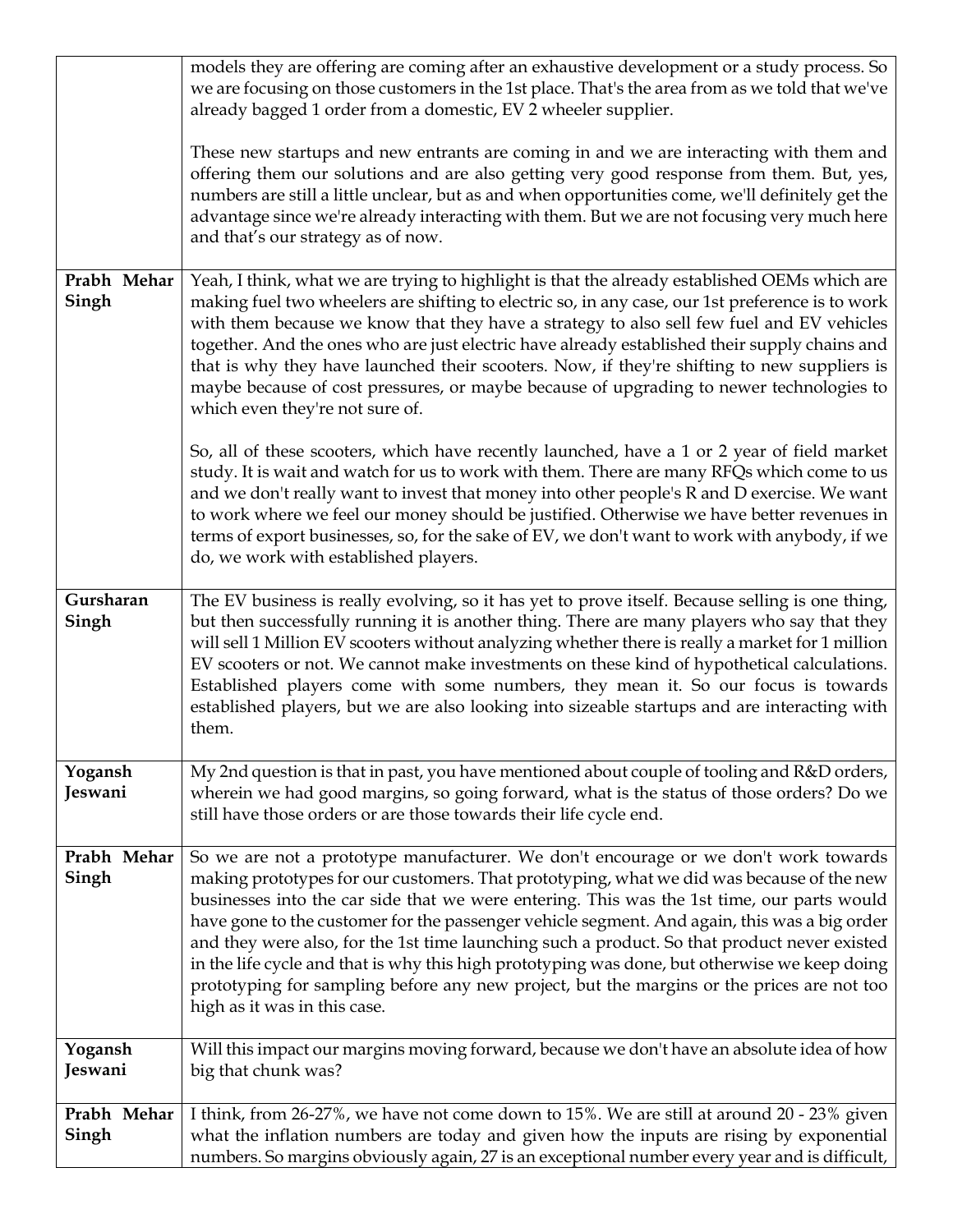|                      | but 20-23% is a good number and we will try to maintain that. But now, given this new<br>situation with the unprecedented times and what is happening with the geopolitical tensions,<br>it is difficult to comment upon the margins in the short term. But in the long run, yes, our<br>business model is pretty much profitable and we will try to maintain those levels.                                                                          |
|----------------------|------------------------------------------------------------------------------------------------------------------------------------------------------------------------------------------------------------------------------------------------------------------------------------------------------------------------------------------------------------------------------------------------------------------------------------------------------|
| Yogansh<br>Jeswani   | If you have to talk in terms of range, because, definitely given the business dynamics, it's<br>hard to pinpoint on a number, 18 to 23-24 kind of a range is a sustainable range for long<br>term?                                                                                                                                                                                                                                                   |
| Prabh Mehar<br>Singh | That depends on how long the Russian war will last. It is very difficult to comment right now.<br>The situation is very volatile. May be by the next quarter, we will be able to give you a better<br>picture.                                                                                                                                                                                                                                       |
| Yogansh<br>Jeswani   | My last question, you did mention about your capex was on track, if you could also share the<br>exact amount that we have spent so far out of the Rs. 50 Crore that we had budgeted.<br>And what would be your net debt position?                                                                                                                                                                                                                    |
| Gursharan<br>Singh   | The capex has almost been spent entirely as we are approaching the close of financial year.<br>In terms of net debt also, you will have the exact picture after the close of financial year but<br>every year it usually ranges between Rs. 15-20 Crore out of the total capex, or may be even<br>lesser.                                                                                                                                            |
| Shagun<br>Bajpai     | Thank you Mr. Jeswani. The next question is from the line of Mr. Varun Arora. Please go<br>ahead.                                                                                                                                                                                                                                                                                                                                                    |
| Varun Arora          | My question is regarding other expenses. So, you mentioned that the freight expenses has<br>been one of the reasons as to why the other expenses increased. What are the other reasons<br>other than freight that caused this sharp increase?                                                                                                                                                                                                        |
| Prabh Mehar<br>Singh | Obviously, that is not the only reason. Other reasons were the increase in the gas prices and<br>the fuel prices. We use a lot of tools and we also do a lot of job working which we were not<br>able to convert into sales. So, a lot of our inventory was there and the related expenses that<br>we had to bear.                                                                                                                                   |
|                      | Also cutting tools, as most of our cutting tools use very high alloy metals like Nickel,<br>Chromium etc. and their prices were inflating for last 8-9 months. Unfortunately, the Ukraine<br>crises added fuel to fire. And currency was another reason as we were importing also.                                                                                                                                                                   |
| Varun Arora          | Are there any factors, which you may have observed in Q3, when it comes to other expenses,<br>where the impact might be reversing? Or everything is kind of getting more volatile.                                                                                                                                                                                                                                                                   |
| Gursharan<br>Singh   | Actually, in the short term, nobody can predict but in the long term yes, these things will go<br>down because the fuel and crude prices cannot retain at this level. You might have seen in<br>the newspapers that even U.S. is facing inflation, as high as 9%. And this cannot sustain, so,<br>eventually these prices are going to come down over a period of time. Particularly, these<br>noble metals and the fuel prices they will come down. |
|                      | Same is the case with freight costs also, they will also cool down over a period of time. In the<br>long term things will come back, because these are not sustainable levels.                                                                                                                                                                                                                                                                       |
| Varun Arora          | One more question that's on working capital. So I understand that our business is such that,<br>because we focus on niche premium players, the requirement is on the higher side, so our                                                                                                                                                                                                                                                             |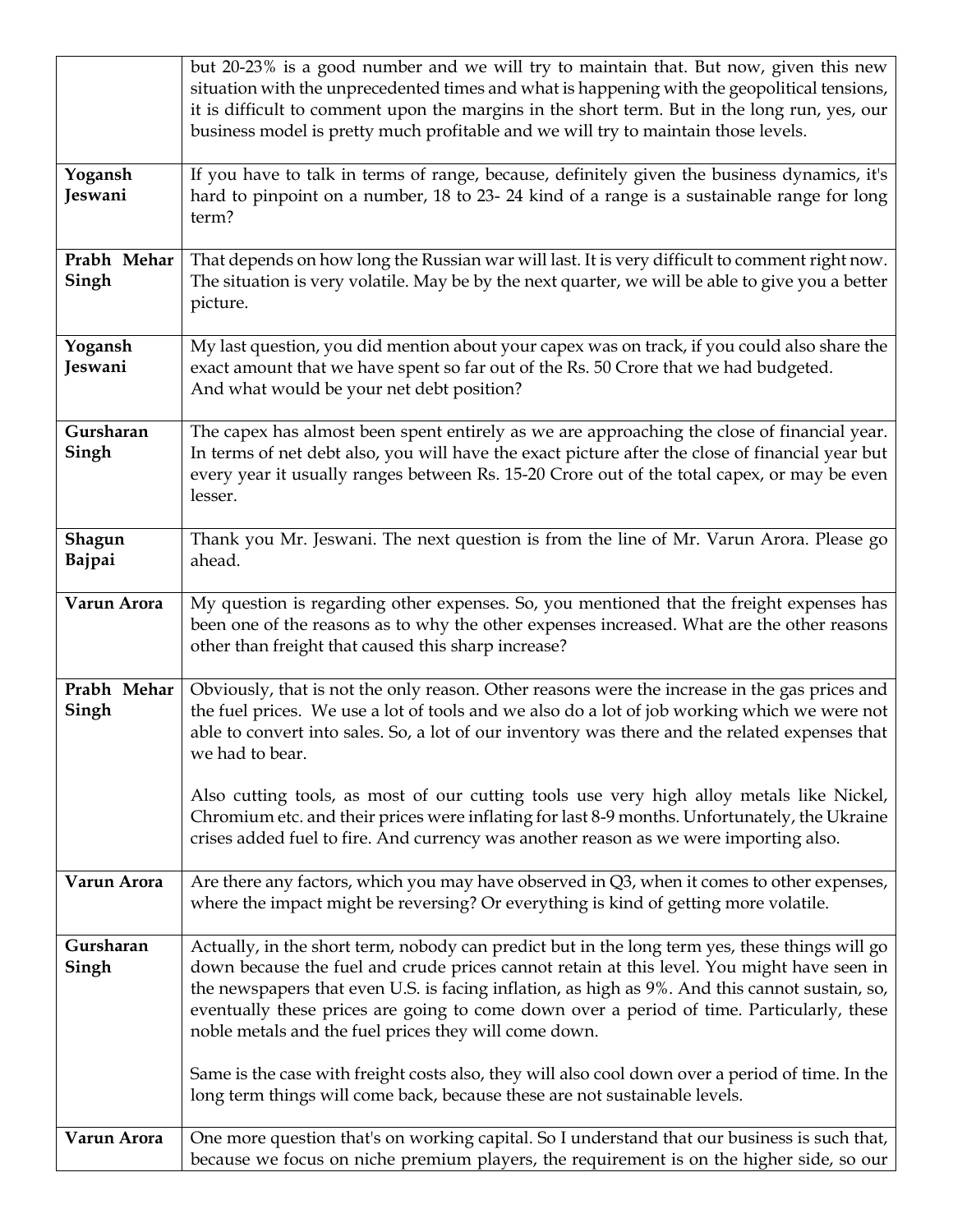|                      | inventory days tends to be on the higher side. But as we move from a Rs. 300 crore sale<br>business to Rs. 500 Crore business, can we control the Payables on our side? Can we do any<br>action which can help bring down the working capital for our business?                                                                                                                                                                                                                                                                                                                                                                                                                                                                                                                                                                                                                                                                               |
|----------------------|-----------------------------------------------------------------------------------------------------------------------------------------------------------------------------------------------------------------------------------------------------------------------------------------------------------------------------------------------------------------------------------------------------------------------------------------------------------------------------------------------------------------------------------------------------------------------------------------------------------------------------------------------------------------------------------------------------------------------------------------------------------------------------------------------------------------------------------------------------------------------------------------------------------------------------------------------|
| Gursharan<br>Singh   | Our working is not under pressure and is very stable. And controlling payables, is not a very<br>healthy way of doing business. As per the rules, SME suppliers have to be paid within 45<br>days and most of our suppliers fall under the SME category. Hence, we are bound by the<br>laws. And secondly, if you control the payables, then eventually you lose your negotiating<br>power. So, it's always better to pay on time and get better pricing so that we can get better<br>margins. So, in that sense our working capital cycle is fairly good and we don't foresee any<br>major cause of concern. Our working capital receivables cycle is almost 90-100 days when we<br>are doing 70% of exports and we're still getting our receivables within 90-100 days. So nothing<br>better can be done. Secondly, our pricing structure has built-in a cost for this. The cost of<br>capital is also low. So this is a healthy situation. |
|                      | If you see our cash conversion cycle 3 years ago versus now, you'll see that the receivables<br>have improved and incentive to improve is not there because we are able to command our<br>pricing but we do better inventory management so that the cash stuck in the inventory is less.                                                                                                                                                                                                                                                                                                                                                                                                                                                                                                                                                                                                                                                      |
| Shagun<br>Bajpai     | Thank you Mr. Arora. The next question is from the line of Mr. Puneet Chawla. Please go<br>ahead.                                                                                                                                                                                                                                                                                                                                                                                                                                                                                                                                                                                                                                                                                                                                                                                                                                             |
| Puneet<br>Chawla     | My question is on hiring and what about hiring plans in terms of employees, as we are a<br>growing company so, are we having good numbers, in the coming year or what has been the<br>trend in the past 2-3 years?                                                                                                                                                                                                                                                                                                                                                                                                                                                                                                                                                                                                                                                                                                                            |
|                      | My question is specific in terms of, as we are looking towards EV opportunities, so, do you<br>see any need to go towards EV specialist who can push our company's focus towards that<br>domain.                                                                                                                                                                                                                                                                                                                                                                                                                                                                                                                                                                                                                                                                                                                                              |
| Prabh Mehar<br>Singh | Yeah, as a business, we have responsibilities towards creating employment opportunities for<br>the younger generations and we have definite hiring plans for it.                                                                                                                                                                                                                                                                                                                                                                                                                                                                                                                                                                                                                                                                                                                                                                              |
|                      | Also, irrespective of whatever our company is making or wherever, it is used, as a practice,<br>not from now, for a few years from now, we have tie-ups with colleges. So, our way of<br>working is that we hire the talent fresh. We have GET programs, operator level programs,<br>apprentice programs and which are good paid programs. We train them for 1-1.5 years in our<br>plant and prepare them. We understand that talent is going to be a big issue in coming years,<br>and a few years from now engineers, having the skill with the industry needs will not be<br>actually there.                                                                                                                                                                                                                                                                                                                                               |
|                      | Retaining them is definitely a hurdle because when you are trained 2 years in house at the<br>shop floor, so your market level of being paid by somebody else increases. We also have<br>many incentives for people to stay. We have many scholarship programs and that is how we<br>are working very closely with the younger generation people in our plant. We have people<br>working with us for last 10-15 years who were fresh out of college and are now running the<br>departments.                                                                                                                                                                                                                                                                                                                                                                                                                                                   |
|                      | And when you say EV specific qualification, end of the day, we are not going to change much<br>in terms of what are we making because our processes will still remain the same, only<br>refinement or precision will come in. Our infrastructure or our technology and the plant we                                                                                                                                                                                                                                                                                                                                                                                                                                                                                                                                                                                                                                                           |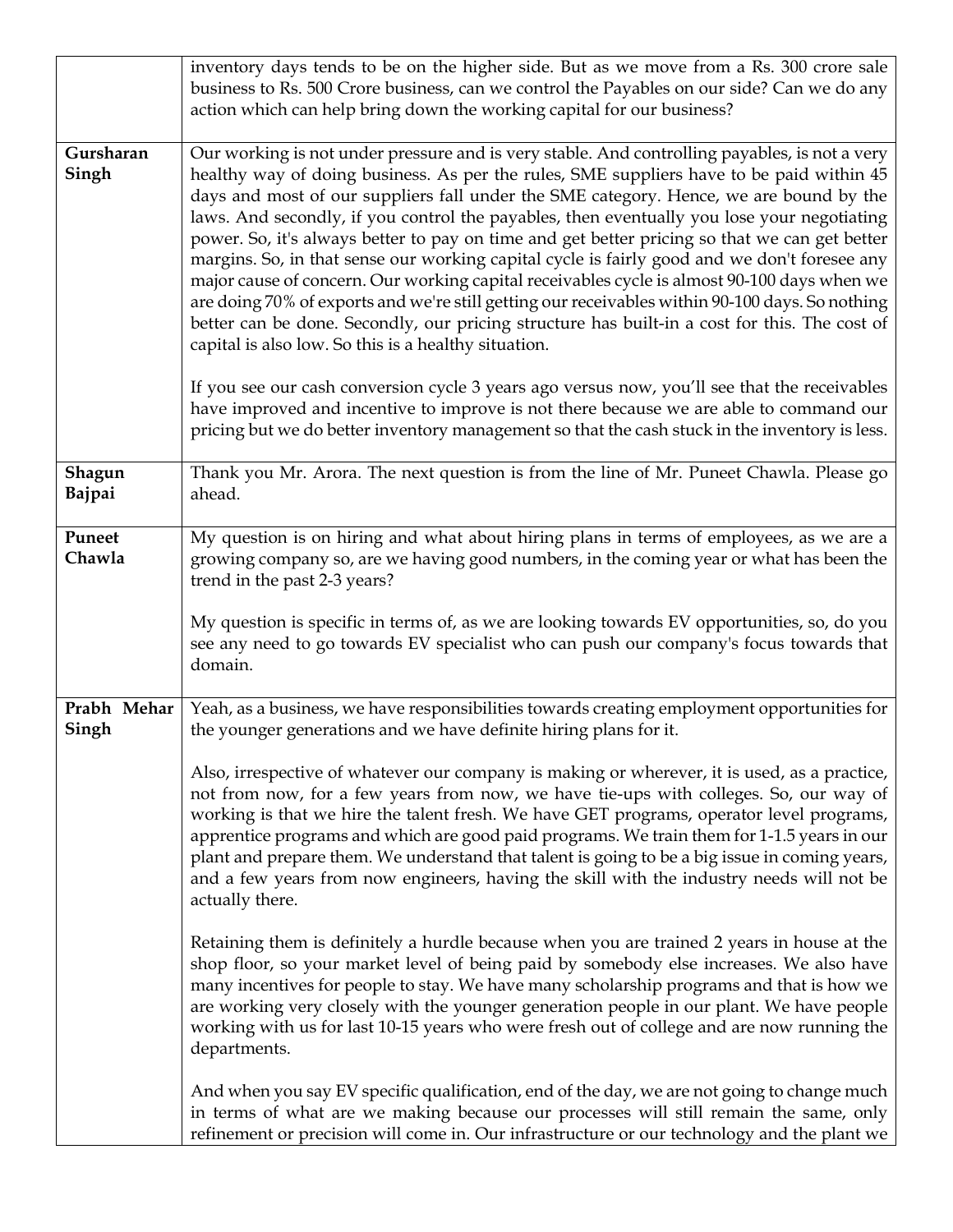|                    | have today is advanced and ahead of our time, but in any case, the talent who is running it<br>on the shop floor is trained in house on such equipment.                                                                                                                                                                                                                                                                                                                                                                                                                                                                                                                                                                                                                                                                                                                                                                                                                                                                                                    |
|--------------------|------------------------------------------------------------------------------------------------------------------------------------------------------------------------------------------------------------------------------------------------------------------------------------------------------------------------------------------------------------------------------------------------------------------------------------------------------------------------------------------------------------------------------------------------------------------------------------------------------------------------------------------------------------------------------------------------------------------------------------------------------------------------------------------------------------------------------------------------------------------------------------------------------------------------------------------------------------------------------------------------------------------------------------------------------------|
|                    | So, for us, getting the talent is difficult, but we manage it, but retaining it, because of the IT<br>industry salary packages, is something which, I'm sure for all manufacturing industry space<br>is a challenge. So we work on it.                                                                                                                                                                                                                                                                                                                                                                                                                                                                                                                                                                                                                                                                                                                                                                                                                     |
|                    | And in terms of specialist, we are not producing EVs, we have to produce a mechanical<br>component for the EVs and they are almost similar as the fuel components, only thing is they<br>need more precision. They need more technology for that and for that we are preparing<br>ourselves for the last 3 years so that way we already have that experts on the level with us<br>and to run those equipment now, we are continually training the people.                                                                                                                                                                                                                                                                                                                                                                                                                                                                                                                                                                                                  |
| Puneet<br>Chawla   | Another question that I have is, what are our proactive steps in terms of managing the rising<br>commodity prices, rising fuel prices, rising freight costs, which are the 3 components, which<br>I feel will not be going down in the next 6 months also. If we are saying that, for 6 months,<br>our commodity prices keep on increasing, so are we working towards getting our fuel from<br>alternate sources? Something on the renewable side for the longer term, so any plans on that?                                                                                                                                                                                                                                                                                                                                                                                                                                                                                                                                                               |
| Gursharan<br>Singh | There are a few things which we are beyond the control of any of the industry experts, but<br>yes proactive approach on the energy side, I can't do much on the gas. Because there's no<br>alternative available to me for the LPG that I'm using. May be in future, the Government<br>decides to bring piped natural gas to our area then this cost goes down. But we are working<br>right now, very activity on using non-conventional energy resources, like solar power. We<br>are working on a project with some experts to have rooftop solar panels so that on one side,<br>if we are paying higher on the gas prices, we can save some cost by using solar power.                                                                                                                                                                                                                                                                                                                                                                                  |
|                    | On a raw materials, nobody can really stock raw material for 6 months or so because then the<br>same set of people will ask why your inventories are so high because inventories also have a<br>cost. Other than that, we are working proactively with our customers. We're discussing with<br>our customers in the present scenario, to help us to mitigate the risks, maybe on a shorter<br>agreement period. But they also cannot give overnight solutions give override solutions.                                                                                                                                                                                                                                                                                                                                                                                                                                                                                                                                                                     |
|                    | But the feedback that the raw material prices will not soften in 6 months or 1 year window<br>are just guesses as of now. I feel, this needs a little more time to actually be able to make<br>realistic assessment of the situation. And if these prices continue to remain high then the<br>customers will also understand this situation and will not keep us under pressure. Because 1<br>month, 2 months period, these hiccups can be sustained but if it continues for 6 month or 1<br>year period, they also understand and have a proactive approach towards it. We are working<br>with these customers for 10-15 years, and now, if there is a crisis, and we suddenly make too<br>much of hue and cry, then it gives a negative message. The customer also has no magic<br>window to give an increase, because it means he has to increase his vehicle price and his<br>competitor doesn't. So, then he loses his business, so we have to have a very balanced view<br>about it. And these decisions cannot be taken on this 1 or 2 weeks basis. |
|                    | You will be shocked to know that the nickel prices were around \$20,000 a ton in the month<br>of December, 2021 and in the beginning of March, it was \$23,000 a ton and I think, on 6 or 7th<br>March, on LME, Nickel has shot up to \$48,411 dollars a ton and LME has suspended the<br>trading of nickel due to the spike. Now, these kind of pricing, if they can sustain for 1 year,<br>everything will crash. So, eventually, these things will come down. Crude was \$130, 4 days<br>back and now has come down to \$110 and hopefully it will go down further in next 1 week-                                                                                                                                                                                                                                                                                                                                                                                                                                                                      |